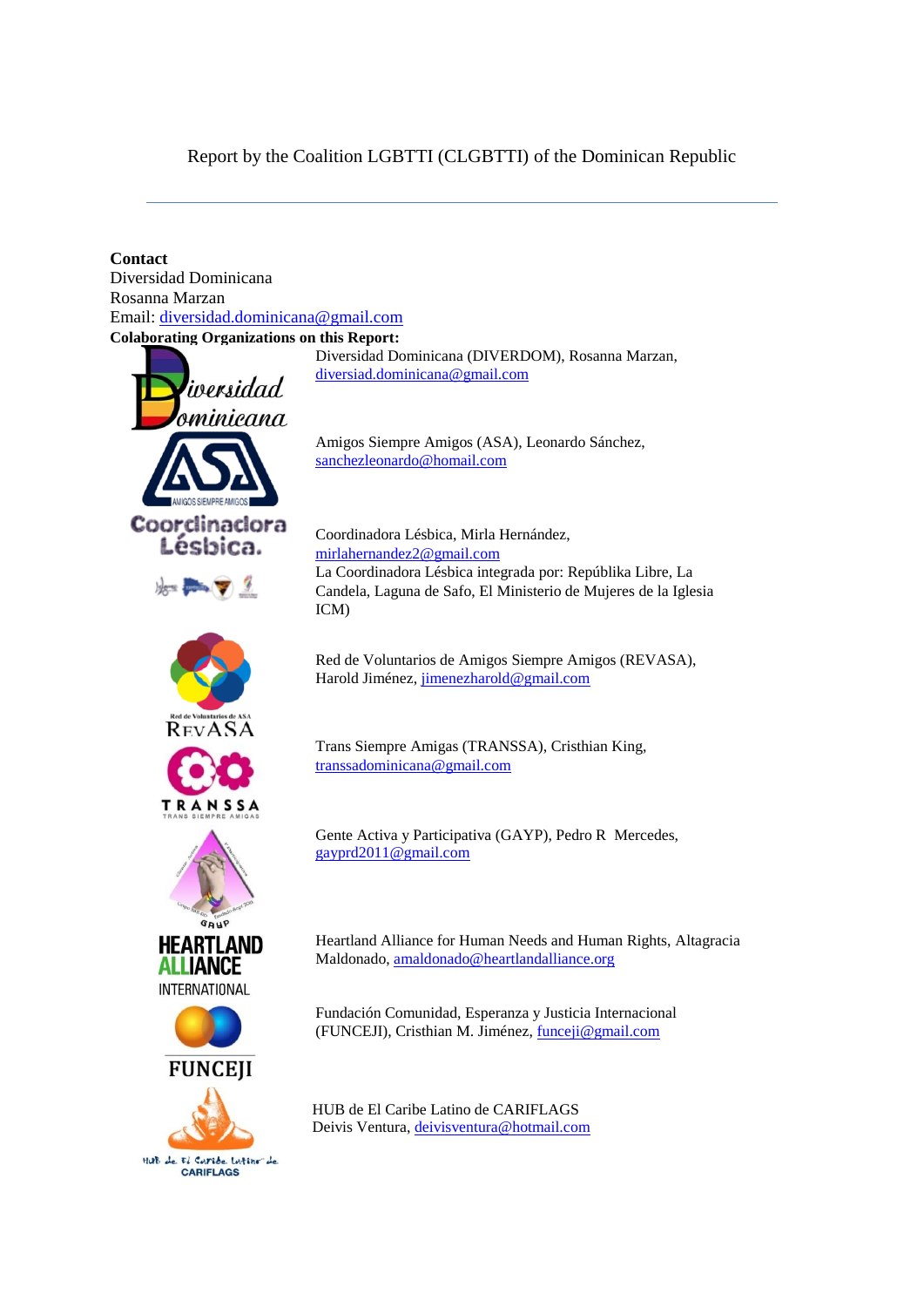# **Recommendation that enjoyed the support of the State during the 13th period of sessions of the Human Rights Council, during the exam of the UPR.**

*25. Take all necessary measures to put an end to discrimination against gays, lesbians and transsexuals (France).*

## **Executive Summary**

- 1. 2009 to 2013 has been a period of advance for the Dominican State regarding the recognizing of Human Rights in the Dominican Republic; with the approval of the new Constitution. Nevertheless, the rights of Lesbians, Gays, Bisexuals, Transsexuals, Transvestites, and Intersexuals (LGBTTI)<sup>i</sup> fails to be recognized.
- 2. The violations of rights faced by the LGBTTI is embarked in the inequality of gender, the lack of public politics, violence, police abuse, harassment in schools, incitement to violence against LGBTTI by powerful sectors, deficiencies in health care sectors, the lack of legislations on the discrimination against LGBTTI, and the lack of same sex marriage.
- 3.An example of the issues being raised is the promulgation of the new Constitution of January 26, 2010; without recognizing the role the State plays in the discrimination explicitly due to sexual orientation. Even though the LGBTTI community, as civil society, had requested the inclusion of this term; which in turn was not included due to pressure from powerful sectors and thus became changed into the term: *whatever personal condition* to make the words *sexual orientation* invisible and thus equalizing the population. ii
- 4. There is a high amount of violence within families of the LGBTII, since they suffer from psychological violence, physical violence, and in many cases suicide is attempted or succeeded.
- 5. Homosexuality is seen as a disease by professionals in the Dominican Republic. They talk about it on radio shows and write about it in the media, exposing their critiques and ideologies; contrary to the World Health Organization. Additionally they exercise practices to cure homosexuality under reparation therapies and electroshocks. All of this happens without regulation of the competent State organs. "*The preference for homosexuality damages the individual, hurts their families, and is costly for public health care, for it ought to be recognized as an abnormal conduct…" iii*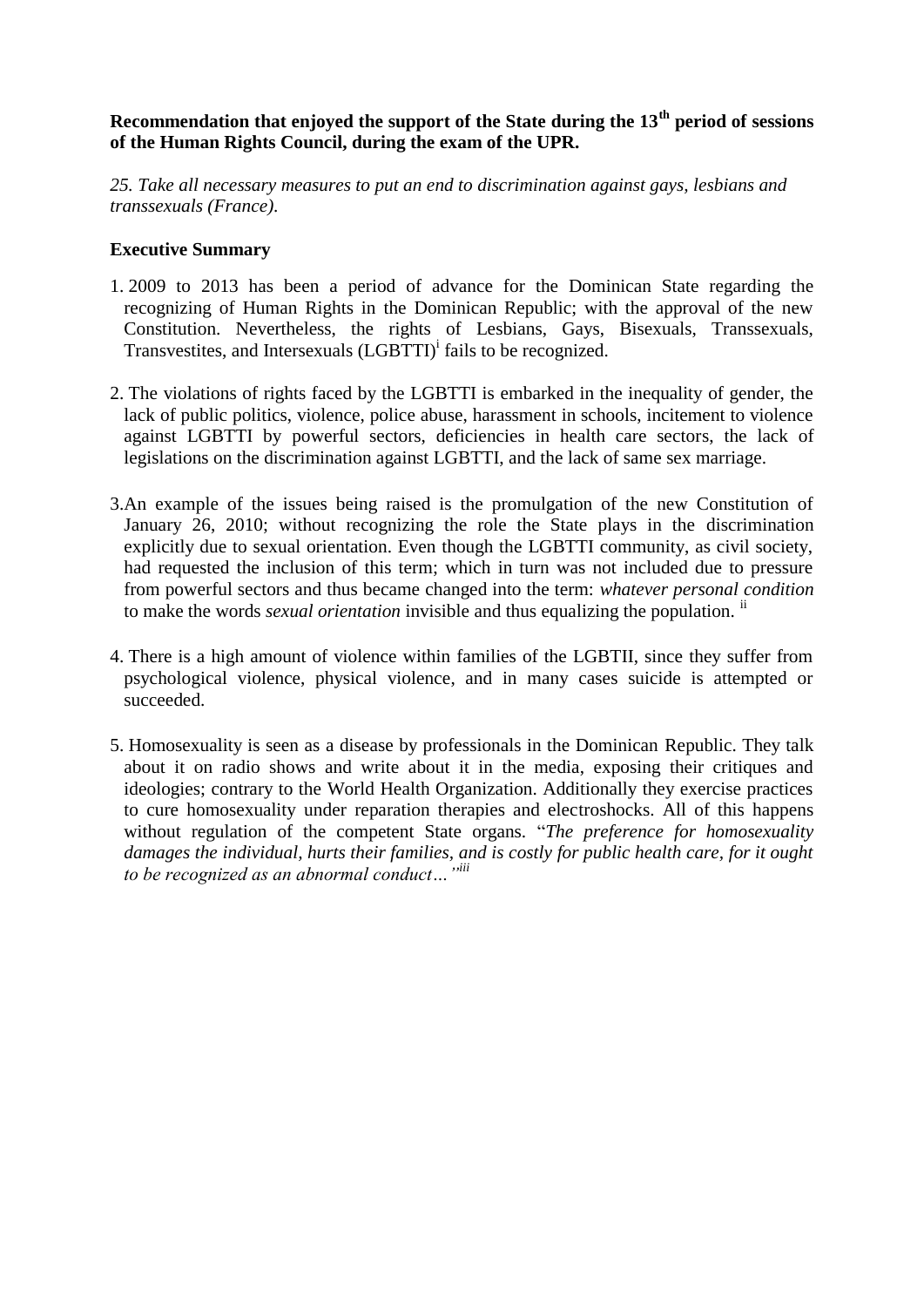## **a) Costs and Risks of the visibility and militancy**

- 6. The discrimination against the LGBTI is expressed in different forms in both the private as the public spheres, which supposes the violations of other human rights; impeding upon the enjoyment of a life integrated in the principle of equality.
- 7.It has become a common practice on Dominican territory that persons who identify themselves as lesbians, gays, bisexuals, transsexuals and intersexuals expelled from their work, suffer from some type of harassment by their superiors or colleagues at work, suffer from abuse or harassment by military and police personnel, domestic violence, harassment and homophobia in schools, inadequate attention in healthcare centers, and constant discrimination in other sectors of authority.
- 8. Data recollected in an opinion poll on un- and underemployment of persons registered with LGBTII organizations in the city of Santo Domingo, showed that over 60% are without steady jobs. This high rate is associated with a system of labor exclusion that directly affects the marginalization of those with a different sexual orientation than the majority.<sup>iv</sup>
- 9.An opinion poll showed the major unemployment of transgenders. They do not have access to formal employment and generally find their informal work in sex work. For instance there is the case of a transgender who finished his studies in bio analysis; however he could not find employment despite of showing his CV to different laboratories. The reason for this is because he is a transgender.
- 10. There is the reference of a transgender youngster who graduated from university as accountant. Despite her efforts she could not find a noteworthy job, neither in the public nor the private sector, matching her studies.
- 11. A young homosexual of 20 years, was denied to work at a firm under the pretenses that his sexual conducts and his form could affect other employees. This occurred in July 2012.
- 12. Another young lesbian encounters humiliation and harassment by her colleagues at work who know about her sexual orientation. They refer to how "bad" it looks to be lesbian, how promiscuous lesbians, and that they need a man who will cure them from being lesbian. She has often considered quitting her job out of fear that one day the harassment will become violence. As is the case with other cases, this one could get to a violent conclusion due to the lack of public politics and laws against homophobia. <sup>v</sup>
- 13. According to Leonardo Sánchez, executive director of Amigos Siempre Amigos (ASA), due to customs it is often seen that homosexuals have to feel ashamed, or hide their sexual orientation; above all on the labor market. In many companies they incite a homosexual or a lesbian to marry in order to be able to allow them into the company. At the National Bank the management positions are preferably given to married individuals with a family. There are many unwritten norms that are imposed by use or custom.<sup>vi</sup>
- 14. Those LGBTTO who are part of the Dominican military or police forces are unable to openly express their sexuality at work, because they will run the risk of being violated, humiliated, or even fired because of their sexual orientation. There exist strict policies in the country on the entrance of homosexuals in the military corpse.<sup>vii</sup>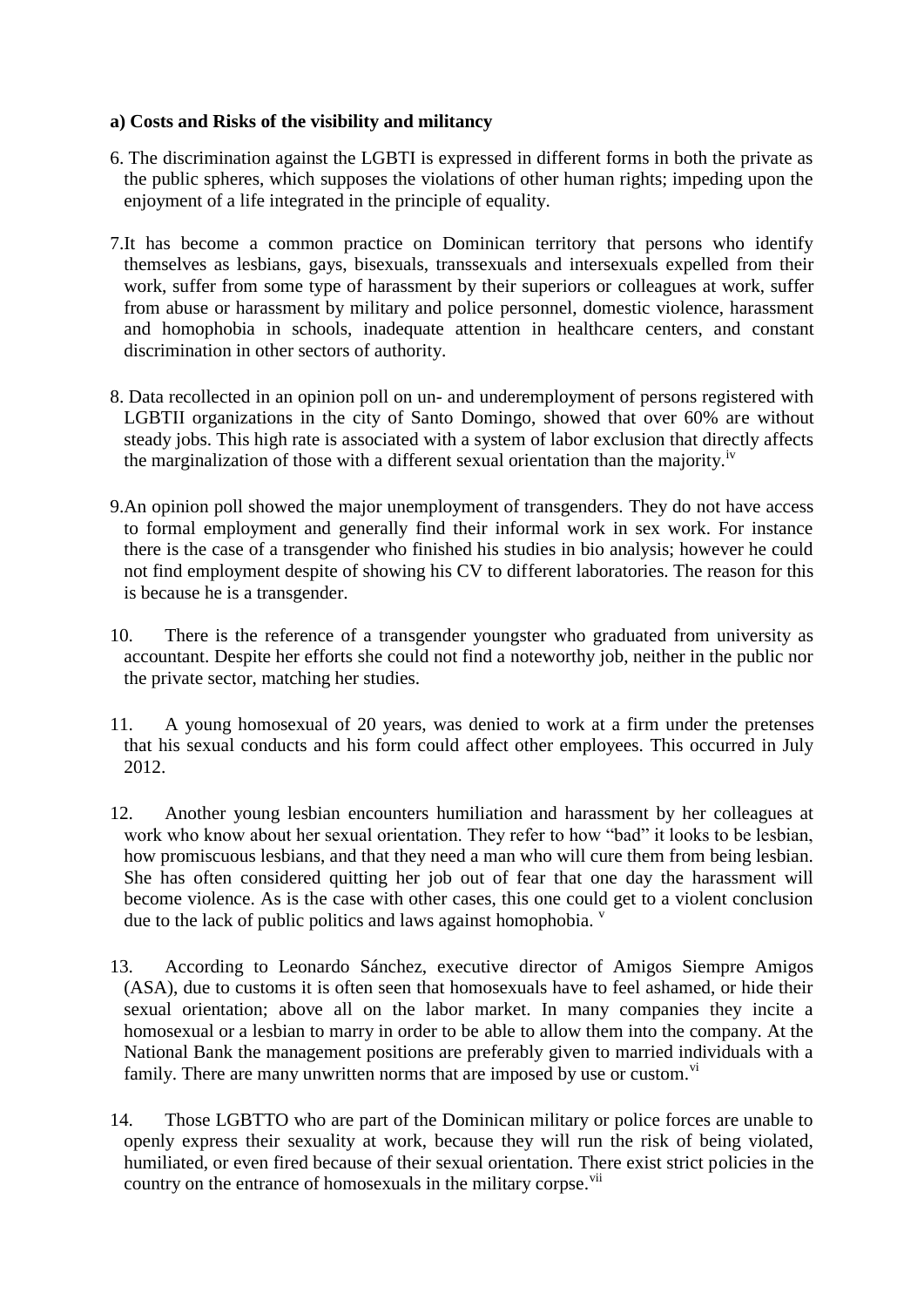#### **c) Abuse and Harassment of LGBTTI soldiers and policemen**

- 15. Members of the National Police and the military illegally arrest, extort and sexually violate LGBTTI. As seen in the following cases:
- 16. In March 2012 a young transgender from Santo Domingo North, was arrested on a street in the sector of Villa Mella by the National Police, under the allegation that he was attacking the morale and the good customs.<sup>viii</sup>
	- 17. Two female transgenders were arrested in June 2012, while entering public transportation in Villa Mella. The authorities did not justify the arrest with and allegation, yet these individuals were detained for  $24$  hours.<sup>ix</sup>
	- 18. Transgenders workings as sex workers are being extorted and sexually violated by members of the National Police. However up until this day there has not been a single agent punished for these actions.
	- 19. Representatives of LGBTTI organizations have frequently encountered threats and harassments from State organs, such as the National Police. In June 2012, the right to expression of patriotism was denied when it was not allowed to carry the national flag in the traditional gay pride parade. Police men forcefully interfered and stopped participants from the use of the flag in the activity. The interference was done under the allegations of an attack on the respect for this patriotic symbol, the morale and the good customs. $^x$
	- 20. Another violation from the State occurred when government official of the municipality of Santo Domingo East, denied the license x<sup>i</sup>, allowing the traditional gay pride parade 2012 to walk through important street, based upon unfair allegations and bad grounds, since the National District had already given the license.
	- 21. On June  $27<sup>th</sup>$  2010, a lesbian activist was assaulted on the George Washington avenue in Santo Domingo. She was assaulted by a group of police officers after the Pride Parade of the LGBTTI Santo Domingo 2010. While the activist was on her way out with her friends, "the police officers present at the scene, enclosed the group and violently yelled at them to move; insulting and yelling vulgar words". Eventually, the police struck various times and forcefully tried to pull her out of her car; until other participants of the parade approached. Even though the activist initiated a legal procedure against the National Police and her aggressors, in collaboration with a constitutional lawyer; after almost two years her case was closed.<sup>xii</sup>
	- 22. In 2009, the authorities photographed members of various LGBTTI organizations and threathened to share them in the public opinion. The photo's were taken while the activists were celebrating the LGBTTI Pride in the Duarte Parc. The authorities states the names of the activists accompanied by pictures of them while they were arrested illegaly. As a result, many of the activists immediately lost their employment. Afterwards, the police denied the right to the LGBTTI communityto legally gather in the Duarte Parc; even though the LGBTTI groups has requested permission.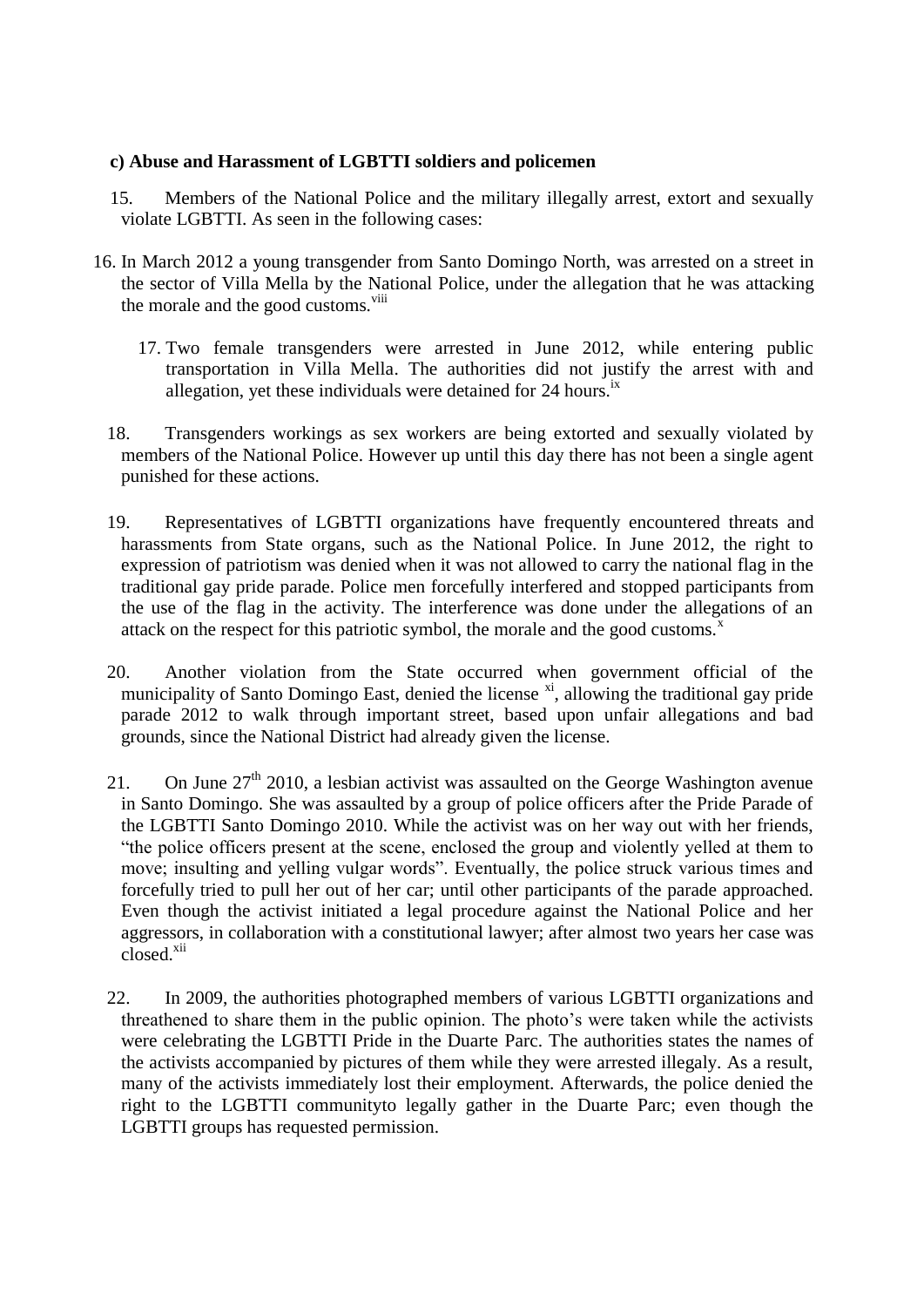#### **c. Domestic Violence**

22. Within the family, violence is exhuberant when a person shows conducts asociated with the homosexuality or openly declares his sexual orientation. They will receive beatings from their family members, face expulsion from their homes, as well as economic restrictions, desintegration from their family, sexual violations, abandonment from their homes, scholastic desertion, and in some cases they will intent to commit suicide. This is a product of upbringing and cultural stigmas due to there being no public politics created, nor laws against the crimination based on sexual orientation and thus the stigmas convert into violence towards the community with sexual diversity.

23. In the psychotherapeutic support center of the Asociación Amigos Siempre Amigos (ASA) there we five cases of domestic violence against homosexuals reported between 2011 and 2012. These actions are related towards the intention of family members to desire to change the sexual orientation of the individuals.

#### **d. Harassment in schools due to sexual orientation**

24. In schools homophobia is exercises towards the LGBTTI. This is sees in the low qualifications of the LGBTTI and often in the desertions; as is the case with transgenders who become sexual workers because the have been unable to finish school as a result of the homophobia they were submitted to.

#### **f) Uncompassionate health care services**

- 25. The absence of public politics creating services with compassion towards homosexuals and the sensibilization of people working in health care centers ought to be the measure to avoid discrimination on the grounds of sexual orientation. The lack of these politics enable the apparition of cases where the rights of LGBTTI patients in public and private hospitals are being violated. As was the case with a transgender women who was referred to the public hospital Moscoso Puello in January of this year. She came from the interior of the country with symptoms of cholera and during the first nine hours after the got to the hospital, she was not taken care of; they did not pay attention to the requests of her friend to help her, the doctors and nurses on shift in the emergency room omitted the case and sent her home stating that she should simple take the prescribed medication: without medically examining her or doing analysis in the laboratory.<sup>xiii</sup>
- 26. In 2010 a gay youngster was shot in the city of Santiago. He was brought to the hospital Cabral y Báez, where he was not given the adequate attention, and his homosexual friends were impeded to donate the blood he needed to save his life. The argument given by the authorities was that homosexuals are not allowed to be blood donors.
- 27. In health care centers lesbians are not treated with proper dignity; because of their sexual orientation the medical staff do not pay the proper attention according to the necessities of the patent to the aforementioned. During the medical consultation, doctors do not ask whether the patient is lesbian, nor do they realize that the possibility exists, and simply assume the patient to have sexual relations with a man or to have children. While in reality many lesbians never even had sexual relations with a man, nor do they have children. Furthermore, the way lesbians get a Sexually Transmitted Disease (STD), HIV/AIDS, the human papillomavirus, and so on, is different to the way heterosexual women contract any of these conditions.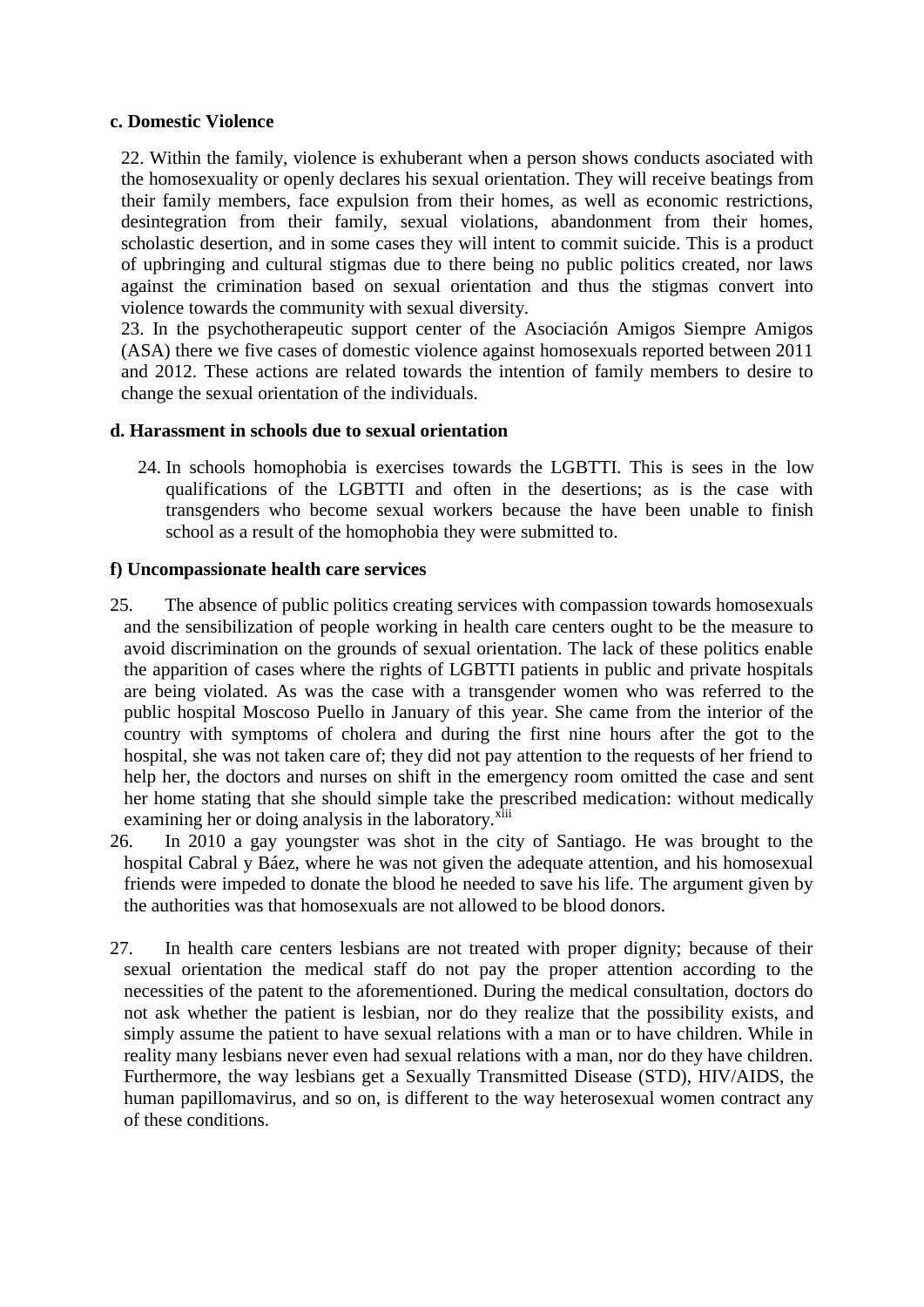## **f) General discrimination in the living environment**

- 28. Persons identified as homosexuals, suffer from social discrimination in their direct living environment; people make fun of them on the street because of their sexual orientation, and in some cases it even goes as far as physical violence and death threats with fire arms.
- 29. In April 2013 a homosexual was attacked by people living a street close to his house, which he frequently passed. The variously yelled at him that he was a 'maricón' (a negative word for gay) and threw stones at him in order for him to leave the street. While this was happening he would tell them to leave him alone. After various aggressions and without protection of the State authorities, the young gay felt obliged to draw a gun.  $X^{IV}$
- 30. Harassment committed by heterosexual men and suffered by lesbians, usually occurs close to sites frequently visited by the lesbian in question. The harassment is so severe, it gets to a point where the women lives in a constant fear that physical violence or sexual aggression might occur at any moment.
- 31. There have been reports on cases of violence, sexual violence and even death threats toward lebians. These conducts are not being reported to the corresponding State departments, because the judicial system of the Dominican Republic imposes various obstacles that impede LGBTTI to access the resources and benefits of Justice, additionally their right to confidentiality is being violated.
- 32. The discrimination in the Dominican Republic has become the daily lives of the LGBTTI population, since it is difficult to get around in their living environments due to their sexuality; impeding upon the free development of their human personality, as is stated in our constitution. $x^v$
- 33. In the city of Santiago, various gays were violently taken out of a restaurant being suspected of being thieves. In this same city, the Gay community is daily attacked by the National Police in the Duarte parc; where they are being expelled and many times illegally arrested.
- 34. When a homosexual couple decides to live together as a family; it is very difficult for them to find a home since they are being discriminated by those renting or selling a house. Even when they are already living together they often encounter expulsion from their homes, when the landlord finds out the couple is gay. Often the couples give in to the motion of the landlord as to not disturb their lives any further, since the neighbors are already pressuring them to move. $^{xvi}$
- 35. In the Dominican Republic transvestite sexual workers are being assassinated every year; without the authorities effectively solving the cases. The Dominican laws do not sentence hate crimes, and the term hate crime is not found amongst the categories of murder in the Dominican judicial laws. Much less will there be terms found for the perpetraderswho committed the crime for reasons of sexual orientation and/or gender identity; as is frequently the case.<sup>xvii</sup>

#### **9) Equality of children in families with homo-parents**

36. One of the major expressions of discrimination against LGBTTI in the country, constitutes the constitutional prohibition of same sex marriage, <sup>xviii</sup> established in express form during the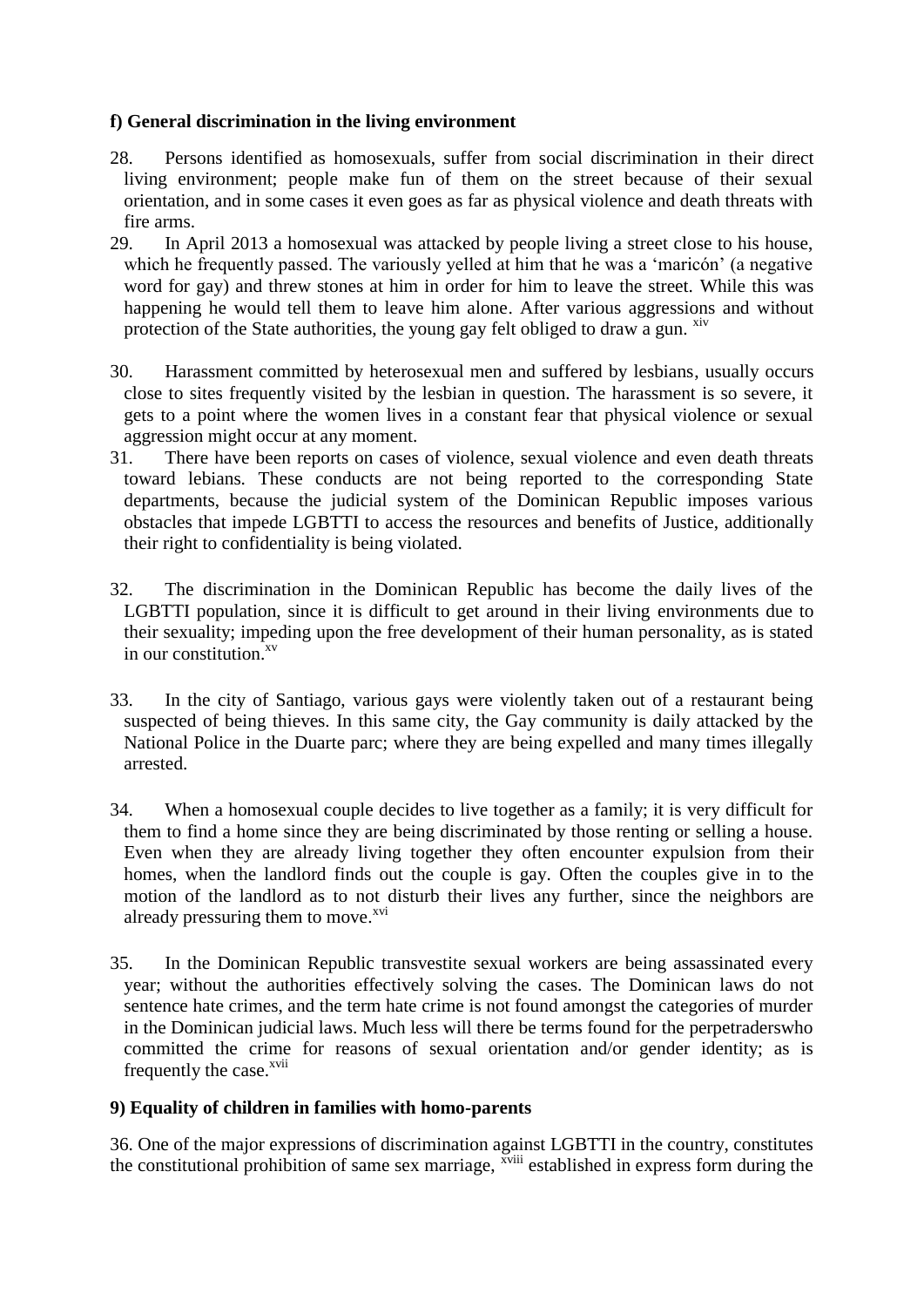last constitutional reforms. This tacit disposition establishes the legal exclusion of this population and the discrimination against their right to form a family. This is a devaluating message of the legal norm towards the population in general.

37. There is insufficient legislation in relation to the recognition of the children of same sex couples. This is due to homophobic actions in power structures that are against the individuals excelling due to legal changes and modifications at the national level that directly influence public politics. Others use their political power to remove these changes from the public agenda.

### **h) Lack of antidiscrimination laws on sexual orientation and gender identity.**

38. The Dominican Republic does not have an antidiscrimination law; the only law is article 11 of the 2005 Penal Procedure Code on discrimination because of sexual orientation and article 27 of the Law on Youths which establishes discrimination because of sexual orientation. Law 24-97, the modification of the Penal Code, establishes the tipification and sanctioning of discrimination in its article 336. Nevertheless, it does not contemplate discrimination because of gender orientation of sexual orientation, it does not even establish: "…for whatever other condition". This situation favors conditions of discrimination and its impunity.

39. In the Dominican Republic there is no law on gender identity. In the constitutional text there is not even spoken of discrimination on grounds of gender identity; transgenders are completely unprotected in the national system. They are unable to change their name and even though law 659 on the acts of the Civil State allow name change, transgenders are unable to do so because name changes are only allowed for exceptional reasons and because the identification of gender is limited to male and female and transsexuals are not identified. Thus, they have to bear a name that does not identify the person, damaging their free personal development, and they will have to use the names given by their parents at the moment they were born, although unwillingly.

40. With the lack of this legislation the way has been paved for homophobic individuals with political power to incite hate and violence, as has been publicly expressed by some. The Cardinal, evangelic pastors, politicians, journalists, health care professionals, and various personalities in Dominican social life have expressed themselves publicly, promoting incitement to hate and putting at risk rights enjoyed by every person. Amongst these rights is the right to life and by inciting hate, violence, and discrimination they have glossed over the defense of traditional values. $x$ <sup>ix</sup>

41. All forms of violence against homosexuals will continue to be a serious problem to organizations working with, for, and from the LGBTTI population.

#### **Recommendations**

a) The Dominican State should proclaim an antidiscrimination law where discrimination on the grounds of gender identity and sexual orientation is included. The necessary legislative measures have to be adopted with the end to include the prohibition of discrimination on the grounds of gender identity, expression of identity and sexual orientation in the legal framework. A law on Sexual health, reproduction, and the protection of sexual diversity should be approved. The Dominican State should create public politics including the LGBTTI community in al spheres of national life.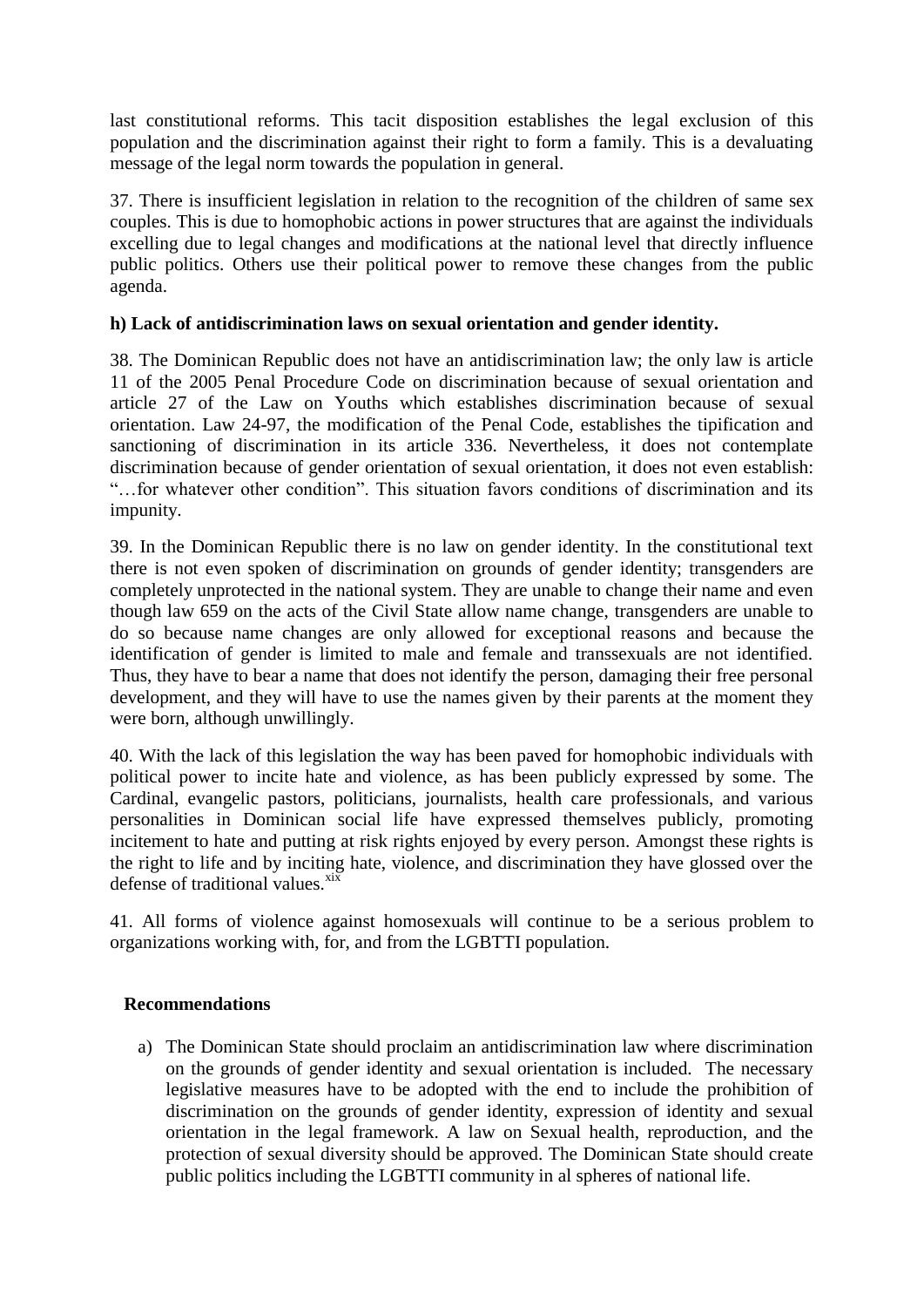- b) Education in the Dominican Republic should be secondary and unreligious, and the Educational Program Sexual Affection of the Ministry of Education should be included and in this program the terms related to sexual diversity should be included.
- c) Public politics that tackle the necessities of sexual health and reproduction of the LBT women as well as trans men living in the country. Additionally they should tackle the issue of compassionate health care services for the LGBTTI population.
- d) The State ought to contemplate the mandates on guarantee and respect of the human rights of the LGBT population within the drafts of the laws that modify their principle codes.
- e) The creation of a law on gender identity, where transgenders are allowed to develop their lives without violence and the current imposition of society.
- f) The State ought to design a campaign at the national level, on the prevention of violence against the LGBT population and with a special focus on the peculiar violence suffered by transgenders in the country. There should be effective sanctioning of violence against this violations as well as sanctioning of the deaths.
- g) Include anti-discriminatory measures in the politics on employment, as well as in the purses.
- **h)** The State should design a national campaign on the prevention of the violence against LGBTTI; with a special focus on the violence particularly suffered by transgenders in the country. Effectively sanctioning the violence directed towards this groups and the resulted deaths.

## **Endnotes**

<sup>iii</sup>[www.hoy.com.do/opiniones/2012/4/17/476325/Cinco-mitos-sobre-](http://www.hoy.com.do/opiniones/2012/4/17/476325/Cinco-mitos-sobre)preferencia -homosexual, written by Dr. José Dunker.

v Information supplied to Diversidad Dominicana by social network users.

<sup>vi</sup>See report on the human right situation of lesbians, gays, bisexuals, and transgenders in the Dominican Republic, March 2012, par.

13[.http://www.alianzagth.org/contenido/documentos.php](http://www.alianzagth.org/contenido/documentos.php)

viiInformation supplied to Diversidad Dominicana by some members of the military and the National Police.

viiiInformation supplied by REVASA.

<sup>ix</sup>Information supplied by REVASA.

x <http://www.youtube.com/watch?v=SzeaB5Ga4pY>

 $x_i$  Despite of the Dominican constitution establishing the liberty of movement and expression, it has become a custom to notify the authorities when a public manisfestation will be held. It is the aim to sent agents to organize transport and security, but the impedent on the manifestation is an arbitrary act violating the human rights.

<sup>1</sup> <sup>i</sup>Dominican Constitution, January 26 2010, Fundamental Rights art. 37 through 75.

iiDominican Constitution, art. 39 Right to Equality: All persons are born free and equal before the law, they will receive the same protection and treatment by institutions, authorities and others. They enjoy the samen rights, liberties and opportunities, without any form of discrimination for reasons of gender, color, age, disability, nationality, family ties, language, religion, political views or philosophies, social or personal conditions...

ivUplifting was realized by the network of volunteers of Amigos Siempre Amigos (RevASA) in March 2013.